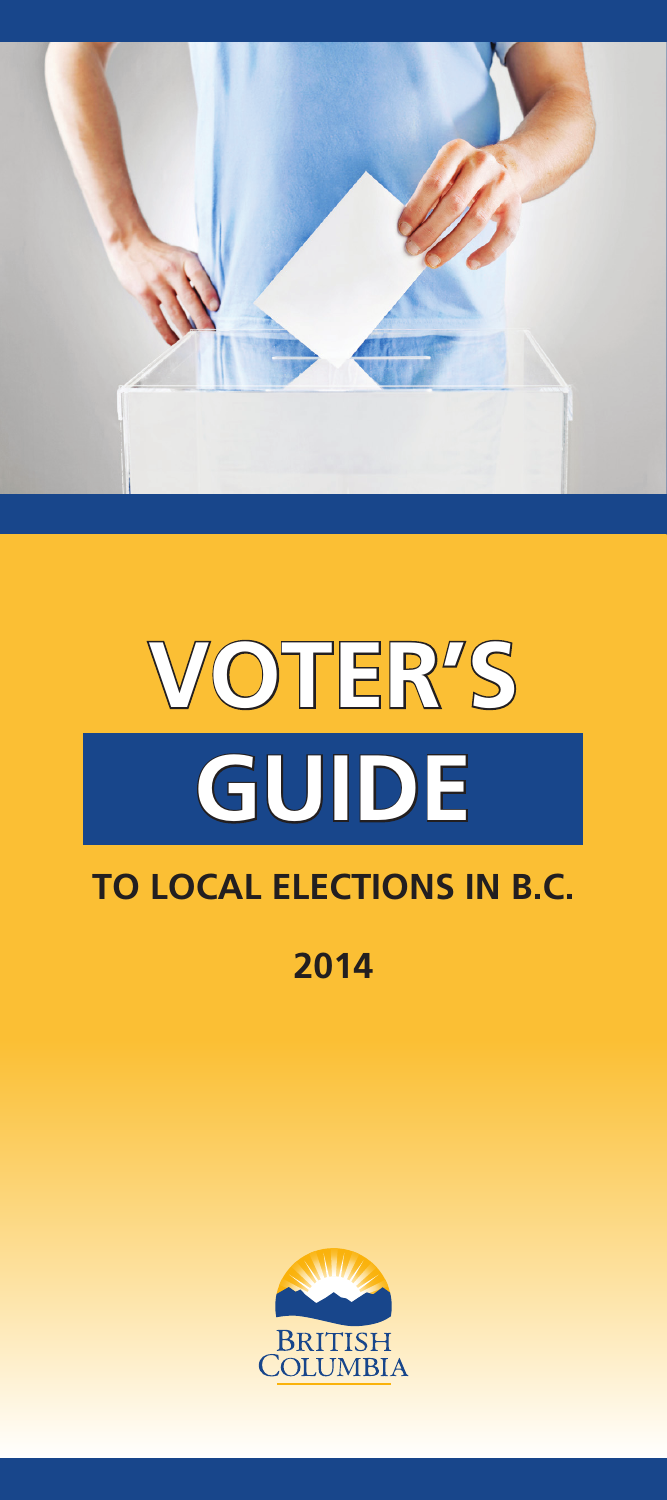

# **VOTER'S GUIDE**

This guide answers a few of the basic questions about local government elections in British Columbia. Local government is government at the community level – government that affects British Columbians, every day. The next general local election is **Saturday, November 15, 2014**.

Local elections are held for the following **jurisdictions**:

- municipalities;
- regional districts;
- boards of education;
- local community commissions; and,
- trust areas (Islands Trust).

# **How do I know if I am eligible to vote?**

You are eligible to vote in a local election as a **resident elector** when you:

- are 18 years of age or older when you register to vote or will be 18 years of age or older on general voting day;
- are a Canadian citizen;
- have been a resident of British Columbia for at least six months before you register to vote;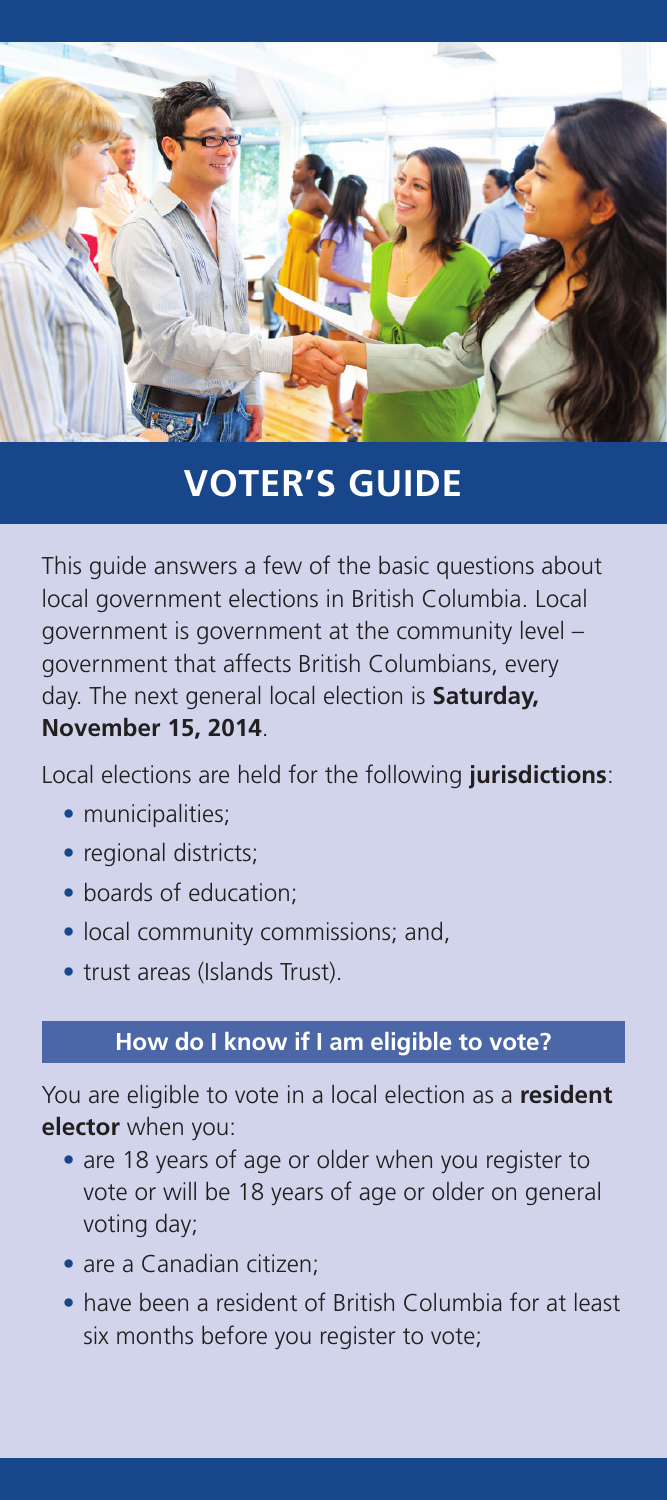- have lived in the jurisdiction where you intend to vote for at least 30 days before you register to vote; and,
- are not disqualified under the *Local Government Act*, or any other enactment, or by law from voting in a local election.

You are eligible to vote as a **non-resident property elector** when you:

- are 18 years of age or older when you register to vote or will be 18 years of age or older on general voting day;
- are a Canadian citizen:
- have been a resident of British Columbia for at least six months before you register to vote;
- are not disqualified under the *Local Government Act*, or any other enactment, or by law from voting in a local election; and,
- are the registered owner of property in the jurisdiction where you intend to vote for at least 30 days before you register to vote.

# **Who cannot vote in a local election?**

You cannot vote in a local election (as either a **resident elector** or a **non-resident property elector**) when you:

- have been convicted of an indictable offence and are in custody; or,
- have been found quilty of an election offence, such as intimidation or vote-buying; or,
- do not otherwise meet voter eligibility requirements.

# **I live on a First Nation reserve – can I vote?**

**Yes.** Eligible electors living on a First Nation reserve can vote. Where you vote depends on whether the reserve is located within a municipal or regional district jurisdiction. Contact the appropriate municipality or regional district to determine where you can vote.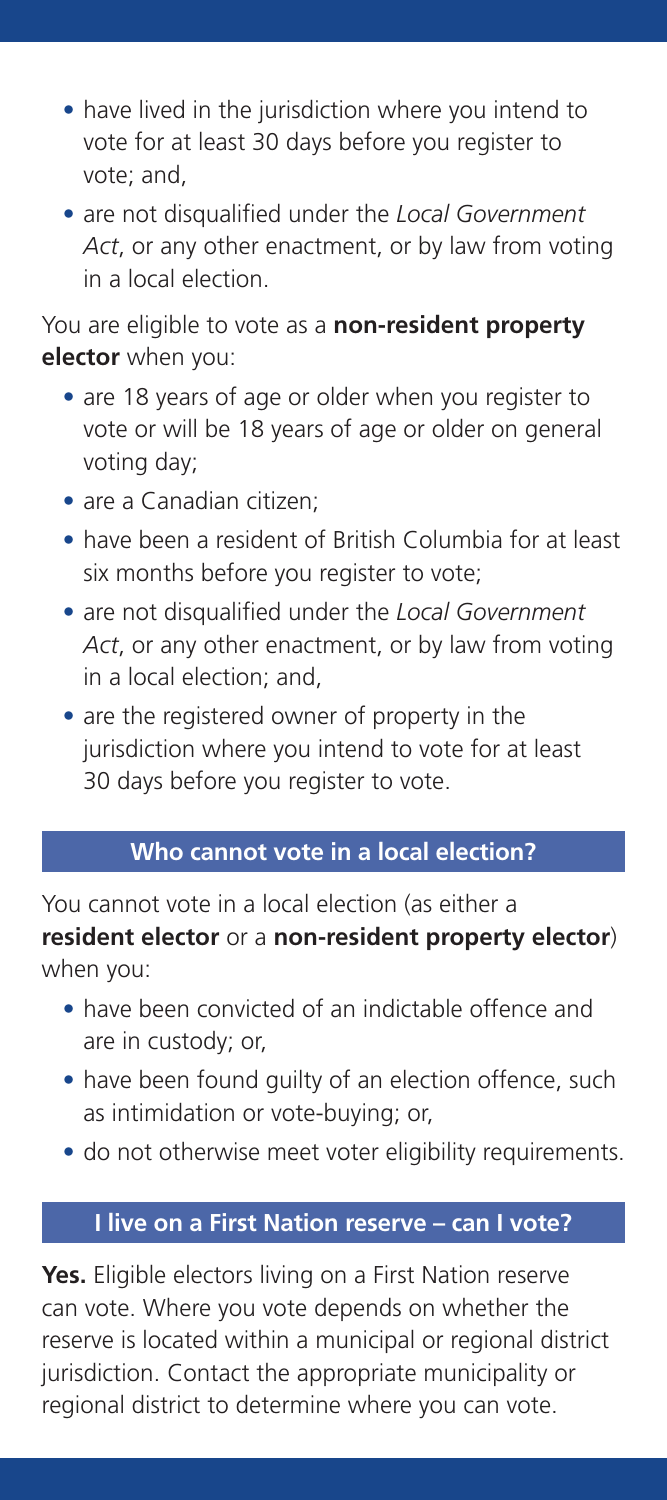# **I live in one jurisdiction and I own property in another – can I vote in both jurisdictions?**

**Yes**. You may vote in the jurisdiction where you live when you qualify as a **resident elector**. You are also eligible to vote as a **non-resident property elector** in another jurisdiction when you have owned the property in the other jurisdiction for at least 30 days before registering to vote.

#### **I own property in B.C. and I live in a different province or country – can I vote?**

**No**. You must be a resident of British Columbia for at least six months before you register to vote.

#### **I own more than one property – can I vote more than once?**

You may vote only once as a **non-resident property elector** when you own two or more properties within one jurisdiction. You may vote in multiple jurisdictions when you have owned property within each jurisdiction for at least 30 days before registering to vote.

#### **I own a property with someone else, and neither of us live on the property – can both of us vote?**

**No**. Only one **non-resident property elector** may vote per property. When you own a property with another person(s), the majority of owners must designate – in writing – one owner to vote as the **non-resident property elector** for that property. No one is eligible to vote in relation to property owned through or in conjunction with a corporation.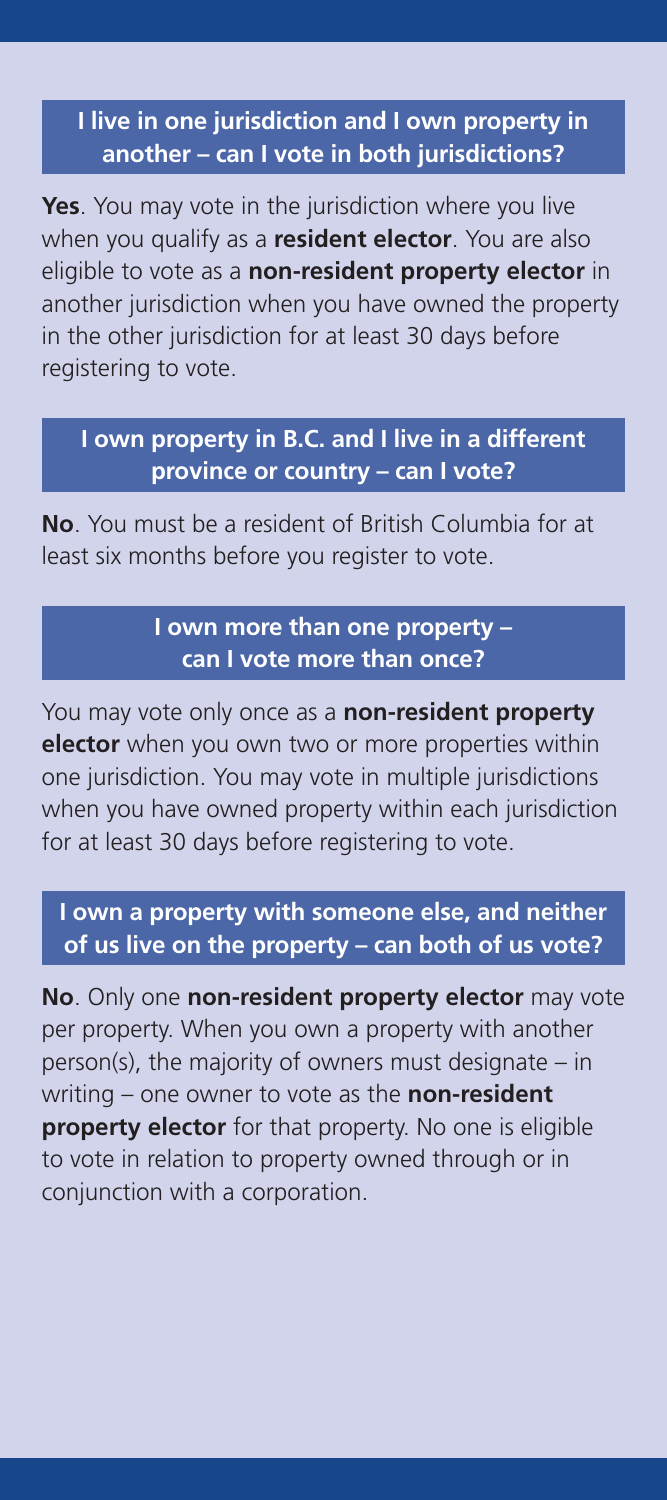# **I own a property with someone else and that person is living in the house – can both of us vote?**

**Yes**. The person living in the house may vote as a **resident elector** because they live within the jurisdiction. You are also eligible to vote as a **non-resident property elector** when you have owned the property for least 30 days before registering to vote. The other owner must designate – in writing – you as the **non-resident property elector** for that property.

#### **I live in one jurisdiction and attend school in a different one – can I vote in both places?**

**No**. You can only vote in one jurisdiction when you live away from your usual place of residence to attend an educational institution. You may choose to vote either where you attend school or your usual place of residence.

# **I live in one jurisdiction and work for extended periods of time in a different one – can I vote in both places?**

**No**. You can only vote in one jurisdiction when you live away from your usual place of residence and work for extended periods of time in another jurisdiction. You must vote in the jurisdiction where you maintain your usual place of residence.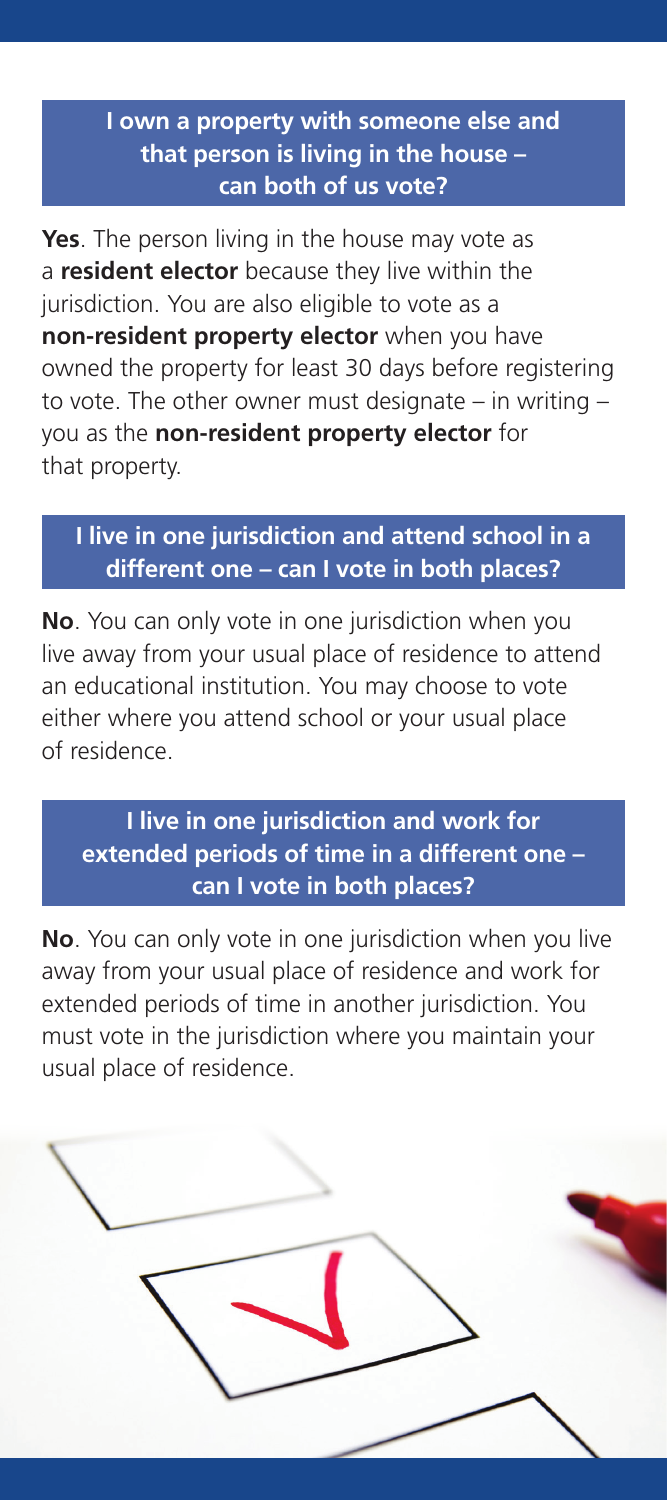## **I own a company – do I get an extra vote in a local election?**

**No**. There is no corporate or business vote in local elections. Voting rights are granted to citizens based on residency or property ownership. You cannot vote on behalf of a corporation, or as a **non-resident property elector** based on a property owned wholly or in part by a corporation.

# **Do I need identification in order to vote?**

Identification is not required when a jurisdiction uses a list of registered electors (voter's list) and your name is on the list. You will be required to provide identification if your name is not on the list of registered electors, or when the jurisdiction does not use a voter's list.

You must provide two pieces of identification that prove who you are and where you live – or take a solemn declaration about where you live – when identification is required by a jurisdiction and you are eligible to vote as a **resident elector**. One piece of identification must include your signature.

You must provide two pieces of identification that prove who you are and where you live as well as the address or legal description and the title (or other proof of ownership) of the property you own when identification is required by a jurisdiction and you are eligible to vote as a **non-resident property elector**. Only one owner can vote – and they must have the written consent of the majority of the other owners – when you own a property with one or more person(s).

Contact the appropriate jurisdiction for information about whether or not identification is required and what type of identification (e.g. driver's licence, social insurance card) will be accepted.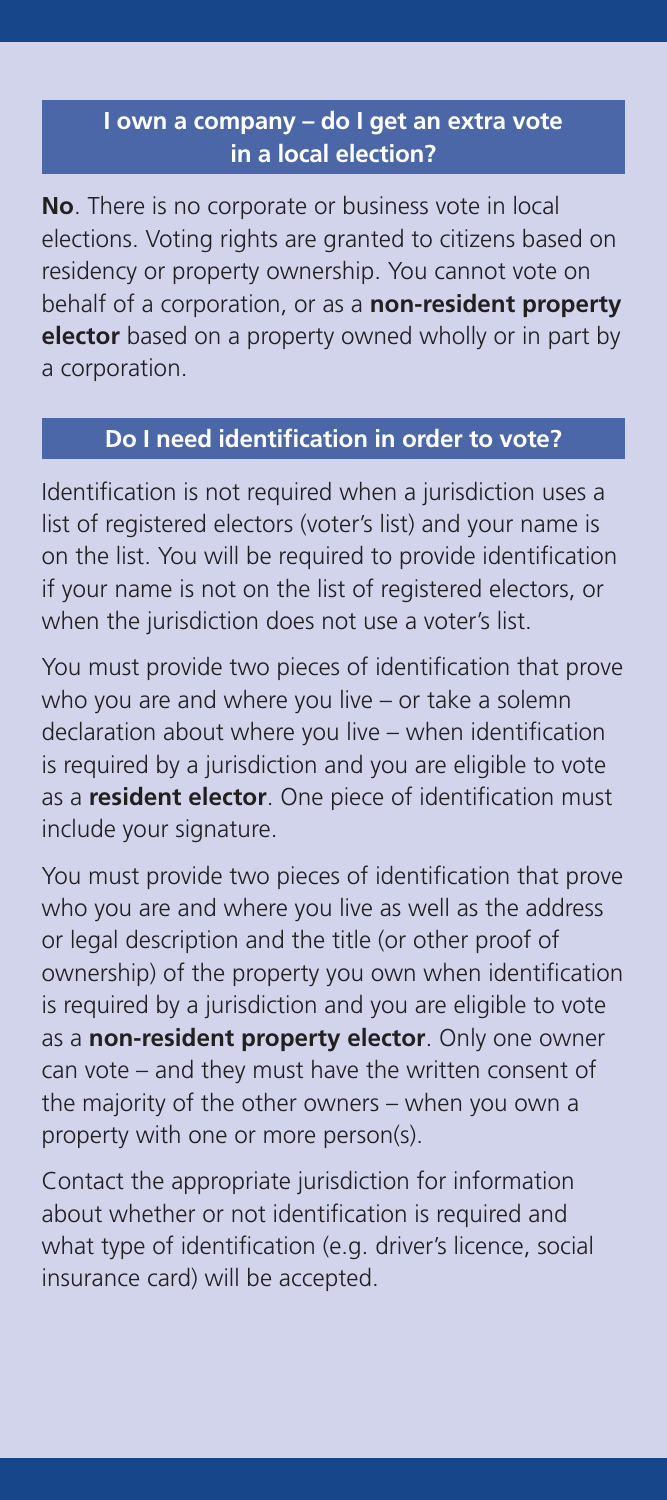#### **How do I register to vote?**

You are already registered to vote in a local election when the jurisdiction uses the list of registered electors (voter's list) for voter registration, and your name appears on the list. You will not be required to show identification in order to receive a ballot when your name appears on the list of registered electors.

Jurisdictions that use a list of registered electors may offer advance voter registration. You may also register at a voting place at the time of voting. You must provide identification that proves your identity and where you live – one piece of identification must include your signature. Contact the appropriate jurisdiction for more information about their voter registration procedures.

# **Do non-resident property owners register the same way?**

**Yes**. You may register to vote before the local election with the jurisdiction where you own property when advance registration is offered. You may also register at the time of voting.

You must provide identification that proves your identity and where you live – one piece of identification must include your signature. You must also provide the address or legal description and the title (or other proof of ownership) for the property you own.

You must also demonstrate that you have the written consent of the majority of all owners to vote as the **non-resident property elector** when you own a property with another person(s). Contact the appropriate jurisdiction where you own property for more information about voter registration procedures.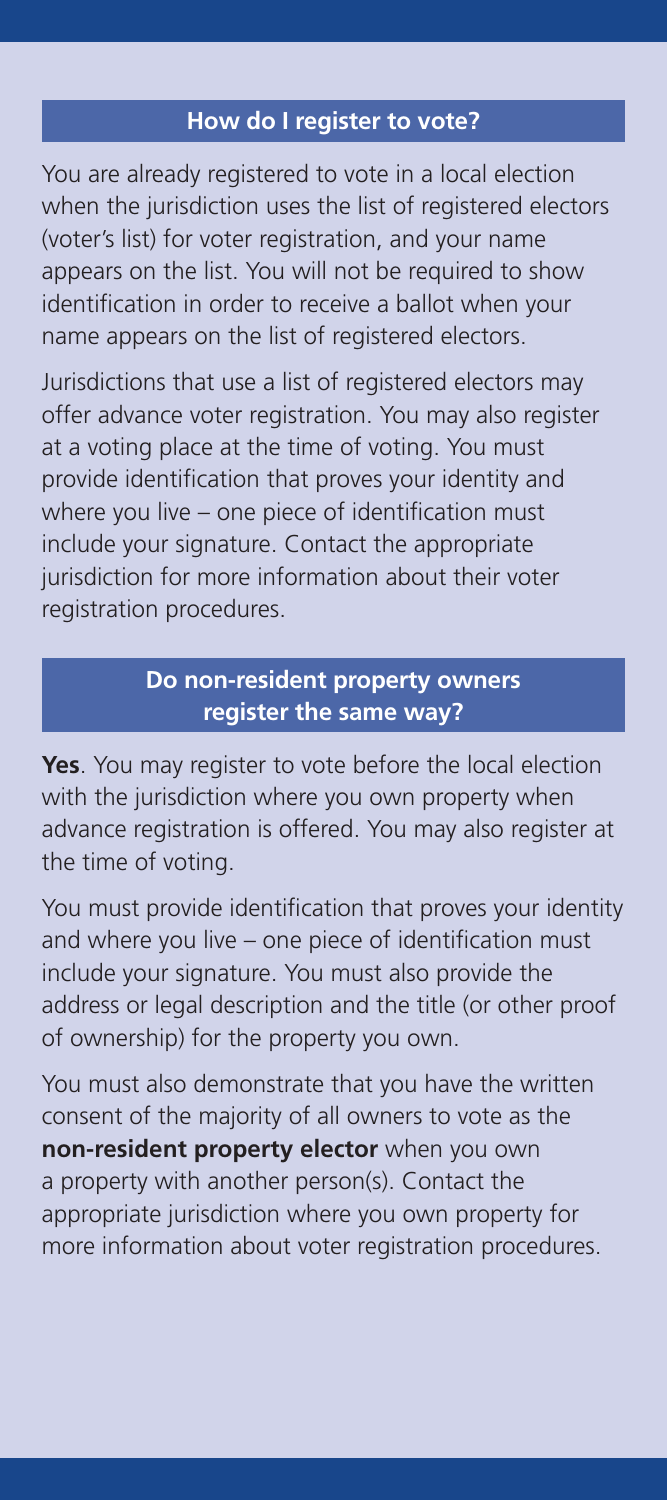#### **When are general local elections held?**

The next general voting day is Saturday, **November 15, 2014**. Voting places are open from 8 a.m. to 8 p.m. local time on general voting day. General local elections will be held on the third Saturday in October every four years following the November, 2014 election.

#### **Can I vote before general voting day?**

**Yes**. At least one advance voting opportunity must be held in every jurisdiction ten days before general voting day. Many jurisdictions hold more than one advance voting opportunity. The required advance voting opportunity for the upcoming general local election is **Wednesday, November 5, 2014**.

Jurisdictions may also hold special voting opportunities for eligible electors who may not otherwise be able to attend an advance voting opportunity or cast a ballot on general voting day. Special voting opportunities are most often held in hospitals, long-term care facilities, or other places where an elector's mobility may be impaired. Contact the appropriate jurisdiction to find out how you can vote before general voting day.

# **Can I vote if I am absent from my community on advance and general voting day?**

Some jurisdictions allow mail ballot voting for those eligible electors that cannot physically attend a voting place or are unable to vote on advance and general voting days. Contact the appropriate jurisdiction for information about mail ballot voting.

#### **What if I need assistance to vote?**

All jurisdictions are required to make voting places as accessible as reasonably possible. You may:

• ask an election official to bring you a ballot if you can travel to a voting place and find it difficult to get into the building or room where voting is taking place (this is called "curb-side" voting);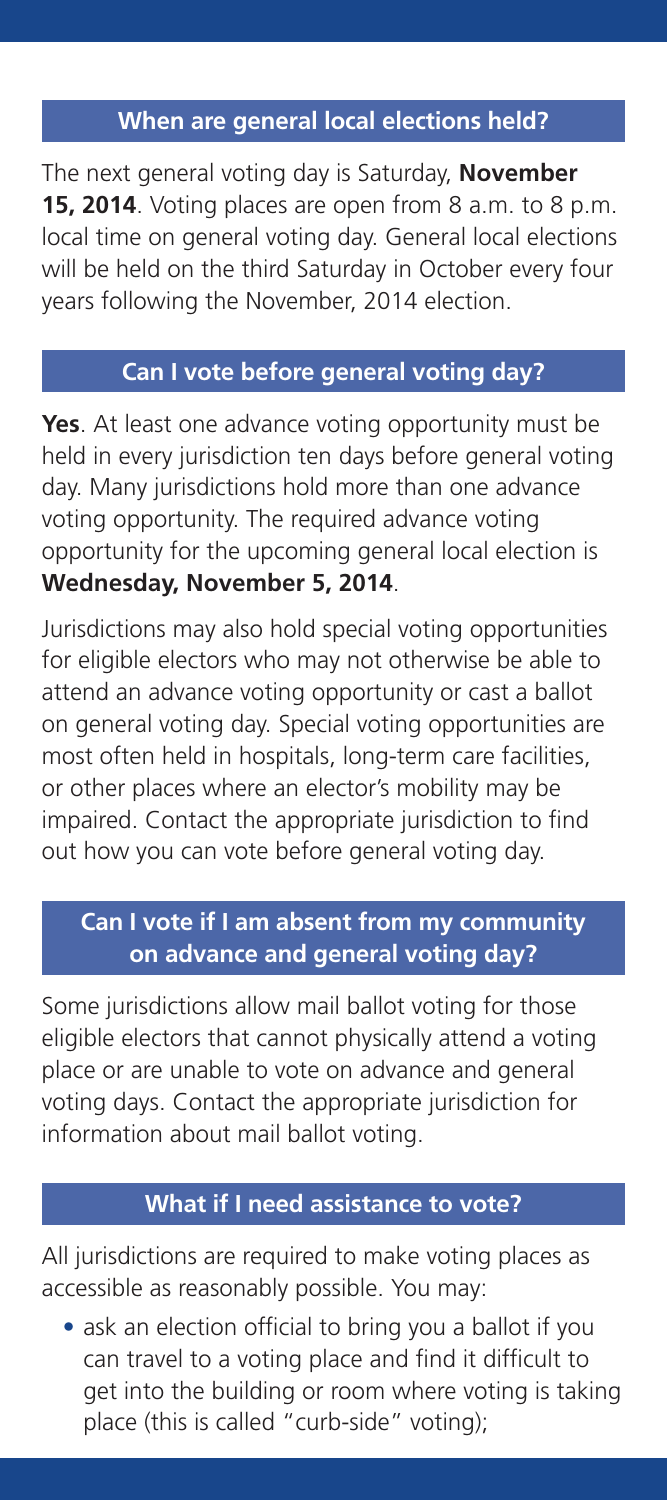- ask an election official, friend or relative to help you if you are unable to mark your own ballot; or,
- bring someone to assist you if you need a translator. The translator must be capable of making a solemn declaration that they can and will make the translation to the best of their ability.

#### **Can I vote on the Internet or by phone?**

**No**. You may not cast your ballot over the Internet or by telephone.

#### **What can I do if I believe someone has committed an election offence?**

Contact your local police department if you believe someone has committed an election offence. The police are responsible for investigating and recommending to Crown Counsel that charges be laid. Election offences are prosecuted through the judicial system.

Notify Elections BC if you believe someone has committed an advertising-related election offence – such as publishing advertisements without sponsorship information – or a campaign financing election offence. Elections BC is responsible for administering and enforcing local election advertising and campaign financing rules.

Local government chief election officers do not have the authority to investigate election offences or impose penalties.

#### **How can I get more information about voting in local elections in British Columbia?**

**.**

Contact the appropriate jurisdiction for answers to questions about voter eligibility, where and when to vote and general questions about the election process. Local government addresses and phone numbers are listed in the blue pages of the local phone book, or are available online from CivicinfoBC at: [www.civicinfo.bc.ca/11.asp](http://www.civicinfo.bc.ca/11.asp)